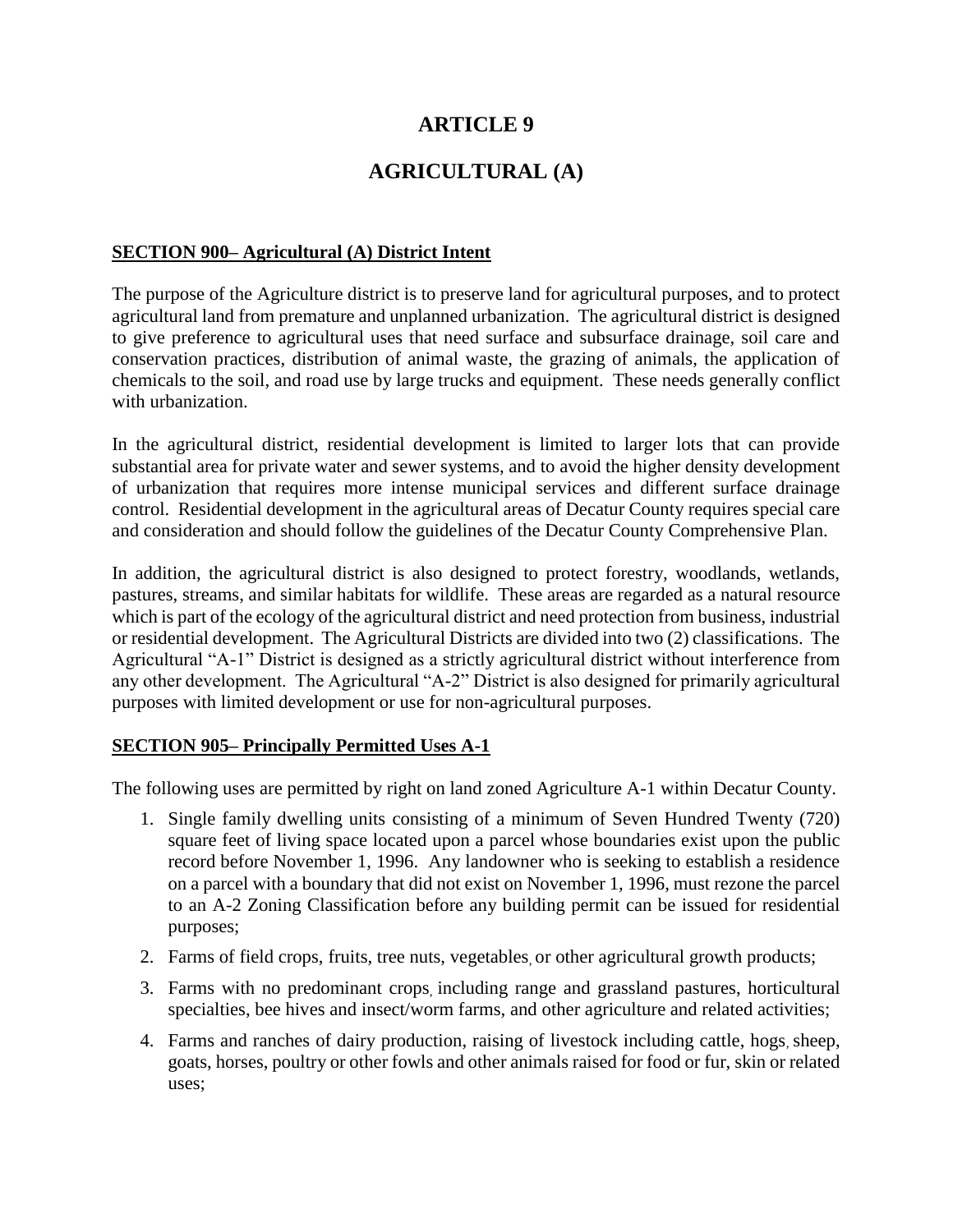- 5. Wildlife preserve sanctuaries, habitats, cultures and related activities, botanical gardens and arboretums, nature preserves, wildlife habitats, and other natural exhibitions;
- 6. Forestry activities including timber production, tree products production, commercial forestry production, forest nurseries, other forestry activities, Christmas tree farming and related services (Excludes sawmills or processing of wood products other than activities necessary to ship timbers from the property);
- 7. Horticultural, floricultural, viticultural, and other agricultural related uses and services;
- 8. Animal husbandry, poultry hatching and other services, fish hatcheries and other fish culture activities and related services;
- 9. Any confined feeding structure or operation shall comply with the following:

a. The Confined Feeding Operation (CFO) structures shall be located at least Six Hundred Sixty (660) feet from any residential structure or approved residential building site, other than the residential structure of the owner or operator of the livestock or animal operation.

b. The Confined Feeding Operation (CFO) structures shall be located at least One Thousand Three Hundred Twenty (1320) feet from a school property line. Schools shall be define as institutions having acquired tax-exempt status utilized for teaching children or adults.

c. The Confined Feeding Operation (CFO) structures shall be located at least One Thousand Three Hundred Twenty (1320) feet from any church and related structures. Churches shall be defined as any tax-exempt entity used for non-profit purposes by a recognized and legally established sect utilized solely for the purpose of worship.

d. An open lagoon operation shall be located at least One Thousand Three Hundred Twenty (1320) feet from any residential structure or approved residential building site, other than the residential structure of the owner or operator of the livestock or animal operation.

e. All Confined Feeding Operations (CFO) shall include signage at the location of the operation that is visible for emergency purposes. The signage shall include at a minimum the following information: contact name and telephone number of the owner/operator. The owner /operator shall have on file a detailed plan for alternative power, ventilation, and water service in the event of a disruption of the normal services.

### **SECTION 910 – Uses Not Permitted in the A-1 District**

No subdivision for any residential or development purpose is permitted in the A-1 Agricultural District.

### **SECTION 915 – Creation of A-2 Zoning Classification**

All maps designated Agricultural A-1 under the Decatur County Comprehensive Plan and map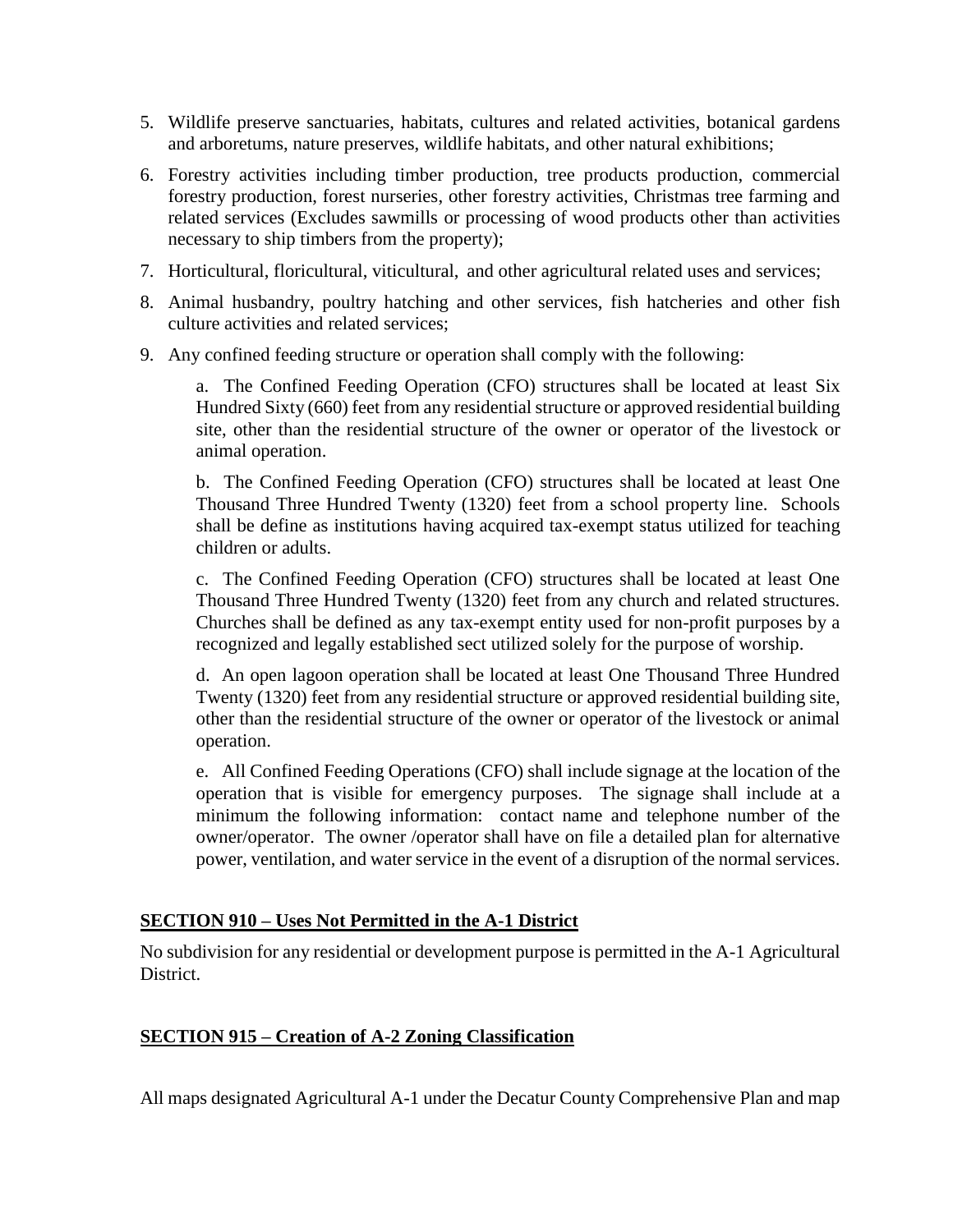on November 1, 1996, shall remain under and retain that classification. The A-2 Agricultural District was created with the Ordinance enacted on November 1, 1996. When considering rezoning from the A-1 classification to the A-2 classification, the Decatur County Area Plan Commission shall consider and evaluate the following characteristics of the area being rezoned:

- 1. General impact upon surrounding A-1 Districts and compatibility with Comprehensive Plan;
- 2. Topography;
- 3. Driveway approval;
- 4. Water availability;
- 5. Septic or sewer feasibility;

The Decatur County Area Plan Commission shall also consider the impact of further development upon the natural environment and shall protect wildlife, water, and other natural resources.

## **SECTION 920 – Principally Permitted Uses A-2**

The following are permitted uses in the A-2 Agricultural District:

- 1. Agriculture, the raising and producing of animals or agricultural products including wood lands, orchards, landscape nurseries and any other food or fiber products and any buildings used specifically and directly for agricultural purposes, unless otherwise restricted under this chapter;
- 2. Public parks, playgrounds and recreational areas that are located at least One Thousand Three Hundred Twenty feet (1320) from any confined feeding building or operation;
- 3. Essential services of public utilities systems used to provide utility services but not utility structures. Structures are regulated in this district through the application for a permanent special exception with the Decatur County Board of Zoning Appeals;
- 4. Cemeteries;
- 5. Churches, Chapels, parish houses if located upon a lot with an area of at least 1.5 acres and at least One Hundred Fifty (150) feet of road frontage located at least One Thousand Three Hundred Twenty (1320) feet from any confined feeding building or operation;
- 6. Confined feeding buildings and operation structures shall be located at least One Thousand Three Hundred Twenty (1320) feet from the property line of schools, school buildings and related facilities;
- 7. A single family detached dwelling, if it is located upon a specifically described lot of at least 1.5 acres with a minimum width of at least One Hundred and Fifty (150) feet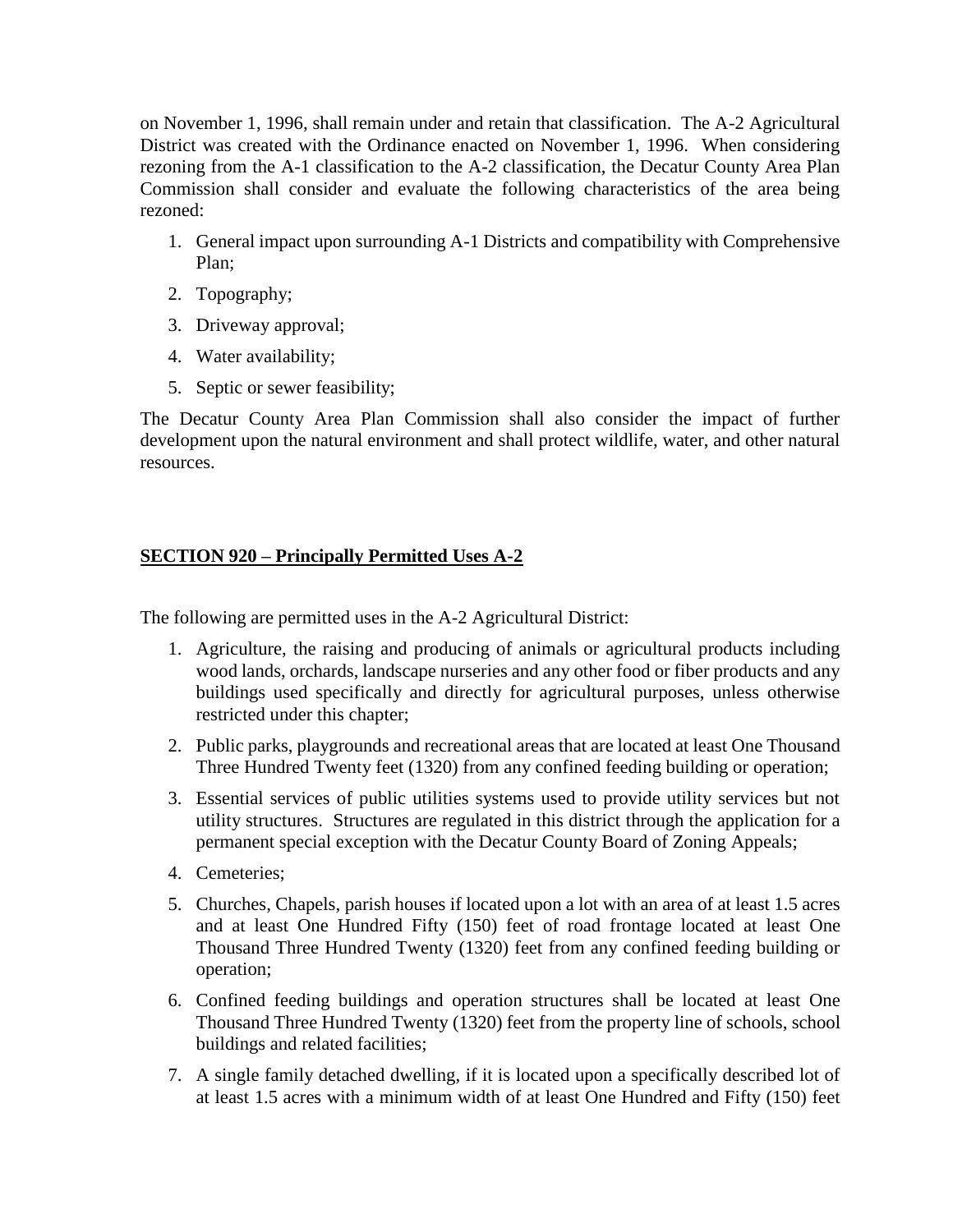across at least Sixty Percent (60%) of the area of the lot and a minimum of Fifty (50) lineal feet of road frontage. The requirement of a minimum of Fifty (50) lineal feet of road frontage cannot be changed or varied under this Ordinance. The dwelling shall be located at least Six Hundred Sixty (660) feet from any confinement livestock or animal operation or One Thousand Three Hundred Twenty (1320) feet if the operation is an open lagoon, except such distance does not apply to the dwelling of the owner of the livestock or animal operation or its operator.

- 8. Public transportation right-of-ways and railroad right-of-ways.
- 9. Any confined feeding structure or operation shall comply with the following:

a. The Confined Feeding Operation (CFO) structures shall be located at least Six Hundred Sixty (660) feet from any residential structure or approved residential building site, other than the residential structure of the owner or operator of the livestock or animal operation.

b. The Confined Feeding Operation (CFO) structures shall be located at least One Thousand Three Hundred Twenty (1320) feet from a school property line. Schools shall be define as institutions having acquired tax-exempt status utilized for teaching children or adults.

c. The Confined Feeding Operation (CFO) structures shall be located at least One Thousand Three Hundred Twenty (1320) feet from any church and related structures. Churches shall be defined as any tax-exempt entity used for non-profit purposes by a recognized and legally established sect utilized solely for the purpose of worship.

d. An open lagoon operation shall be located at least One Thousand Three Hundred Twenty (1320) feet from any residential structure or approved residential building site, other than the residential structure of the owner or operator of the livestock or animal operation.

e. All Confined Feeding Operations (CFO) shall include signage at the location of the operation that is visible for emergency purposes. The signage shall include at a minimum the following information: contact name and telephone number of the owner/operator. The owner /operator shall have on file a detailed plan for alternative power, ventilation, and water service in the event of a disruption of the normal services.

### **SECTION 925 – Permanent Special Exceptions in A-1 and A-2 Districts**

The following are permitted as permanent special exceptions in the Agricultural A-1 and A-2 Districts when authorized by the Decatur County Board of Zoning Appeals:

- 1. Agricultural related businesses such as the retail sale of agricultural products; the sale of orchard products; the direct sale of agricultural components such as fertilizer, seeds or items related to the production of agricultural products; agricultural equipment; repair and service businesses; veterinary clinics; and stockyards.
- 2. An agricultural related industry that involves the processing of an agricultural product such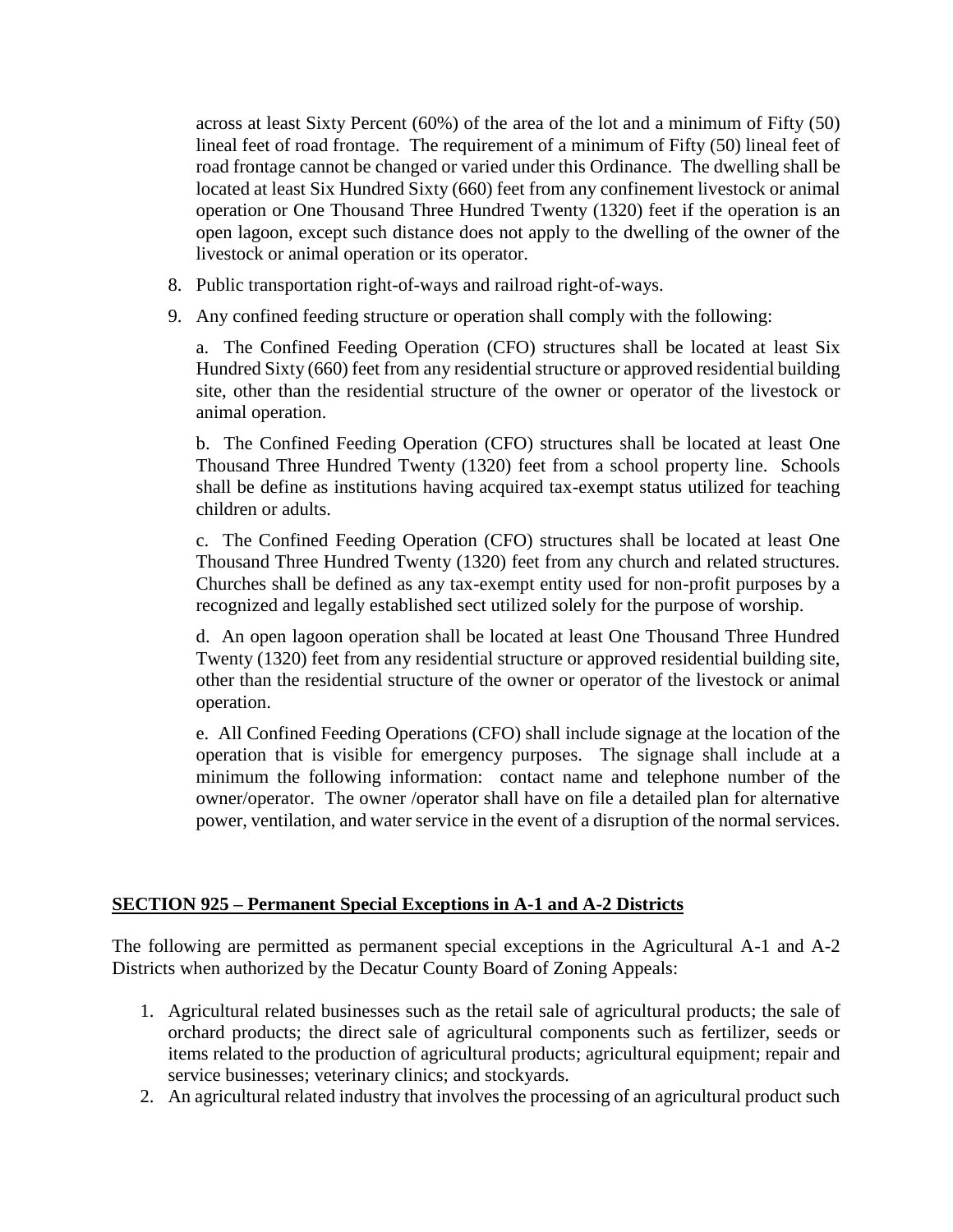as animal processing plants, seed processing plants and similar plants that directly process raw agricultural product;

- 3. Airports;
- 4. Privately owned County Clubs, campgrounds, golf courses, riding stables;
- 5. Group homes or residential rehabilitation facilities;
- 6. Day care facilities;
- 7. Recreational developments, campgrounds, outdoor theaters, sports activities or facilities;
- 8. A bed and breakfast, small tourist facilities, private detached guest house, or special employee living quarters;
- 9. Public utility structures, radio, microwave, television or other similar towers;
- 10. Any firearms ranges, game preserves or all-terrain vehicle or motocross courses subject to such conditions as are necessary to protect nearby property and subject to all conditions specified by the Decatur County Board of Zoning Appeals in their approval of the requested Application. The game preserve shall be at least One Hundred Sixty (160) acres. Firearm ranges, all-terrain vehicle, motorcycle, motocross, or any other race track or course shall be located at least One Thousand Three Hundred Twenty feet (1320) from the nearest residential dwelling other than the residence of the person seeking the special exception. All firearms ranges shall follow all requirements as set forth by the Indiana Department of Natural Resources for shooting ranges.
- 11. Game / Hunting Preserves shall be located on One Hundred Sixty (160) contiguous acres or more of land, shall comply with all regulations and licensing requirements of the Indiana Board of Animal Health and all other State agencies that pertain to a game preserve, and shall comply with any other conditions as set forth by the Decatur County Board of Zoning Appeals in their approval of the requested Application.
- 12. Any public all-terrain vehicle or motocross courses, motorcycle tracks, or race tracks shall be located One Thousand Three Hundred Twenty (1320) feet from the nearest residential dwelling, other than the residence of the person seeking the special exception, and any other conditions as set forth by the Decatur County Board of Zoning Appeals in their approval of the requested Application.
- 13. Any public or municipal water reservoir

#### **SECTION 935 – Conditional Uses in A-1 and A-2 Districts**

The following are conditional uses allowed in the A-1 and A-2 Districts and are regulated as follows:

- 1) Under this Ordinance in this District, a conditional use shall be limited in duration and specifically described in the approval by the Decatur County Board of Zoning Appeals. A conditional use may be granted by the Decatur County Board of Zoning Appeals upon determination in writing as follows:
	- a) The approval will not be injurious to the public health, safety, morals, and general welfare of the community;
	- b) The use and value of the area adjacent to the property included in the conditional use will not be affected in a substantially adverse manner;
	- c) The need for the conditional use arises from some condition peculiar to the property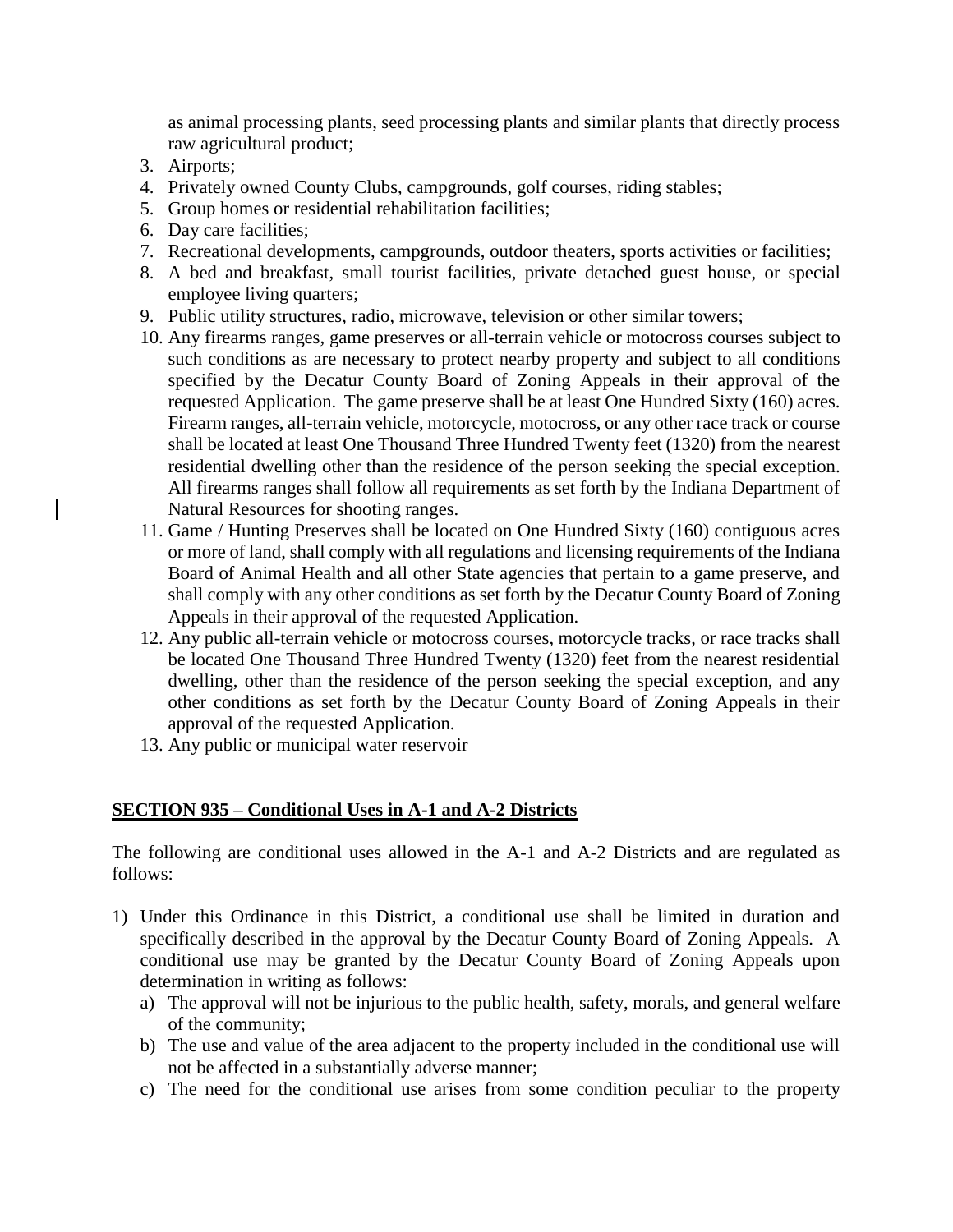involved;

- d) The strict application of the terms of this zoning ordinance will constitute an unnecessary hardship if applied to the property for which the conditional use is sought; and
- e) The approval does not interfere substantially with the Comprehensive Plan adopted by Decatur County.
- 2) The following conditional uses may be approved by the Decatur County Board of Zoning Appeals in the A-1 and A-2 Districts.
	- a) A small business enterprise in development under the following conditions:
		- i) That the business is conducted entirely within a closed structure and such adjacent outside area as permitted under conditions established by the Decatur County Board of Zoning Appeals;
		- ii) That the business is operated by the owner and his family that resides upon the premises and not more than two non-family employees;
		- iii) That the use, when permitted by the Decatur County Board of Zoning Appeals, shall have a definite expiration as determined by the Decatur County Board of Zoning Appeals which shall not exceed five (5) years. Prior to the expiration of the initial conditional use period, the Owner shall be required to complete a renewal application with the Decatur County Area Plan Commission Office. At that time, all adjoining property owners will be provided notice of the request for renewal of the conditional use by Certified Mail. If there are no objections to the renewal of the conditional use, then the conditional use shall be extended administratively by the Area Plan Director. If any objections are made within Thirty (30) days after the notices are sent, then the matter will be scheduled at the next Board of Zoning Appeals meeting. The owner shall be responsible for the cost of the Certified Mail fees if the conditional use is renewed administratively. If the matter is scheduled for a meeting, the owner shall be responsible for the full application fee.
		- iv) Such other specifications that the Decatur County Board of Zoning Appeals determines are necessary for the health, safety, and welfare of the adjoining property owners.
		- v) That no signs or advertisements are displayed upon the premises unless approved by the Decatur County Board of Zoning Appeals.
	- b) Home occupations under the following conditions:
		- i) That the occupation is conducted entirely within the dwelling or in a detached building as approved by the Decatur County Board of Zoning Appeals;
		- ii) That the home occupation is operated by the owner and his family that resides upon the premises and no more than two non-family employees;
		- iii) That no signs or advertisements are displayed upon the premises unless approved by the Decatur County Board of Zoning Appeals;
		- iv) That the occupation customarily will provide its product or service to limited number of customers or clients at the same time;
		- v) That the occupation does not require the storage of materials outside any structure;
		- vi) Such other specifications that the Decatur County Board of Zoning Appeals determines are necessary for the health, safety, and welfare of the adjoining property owners.
		- vii)That the use, when permitted by the Decatur County Board of Zoning Appeals, shall have a definite expiration as determined by the Decatur County Board of Zoning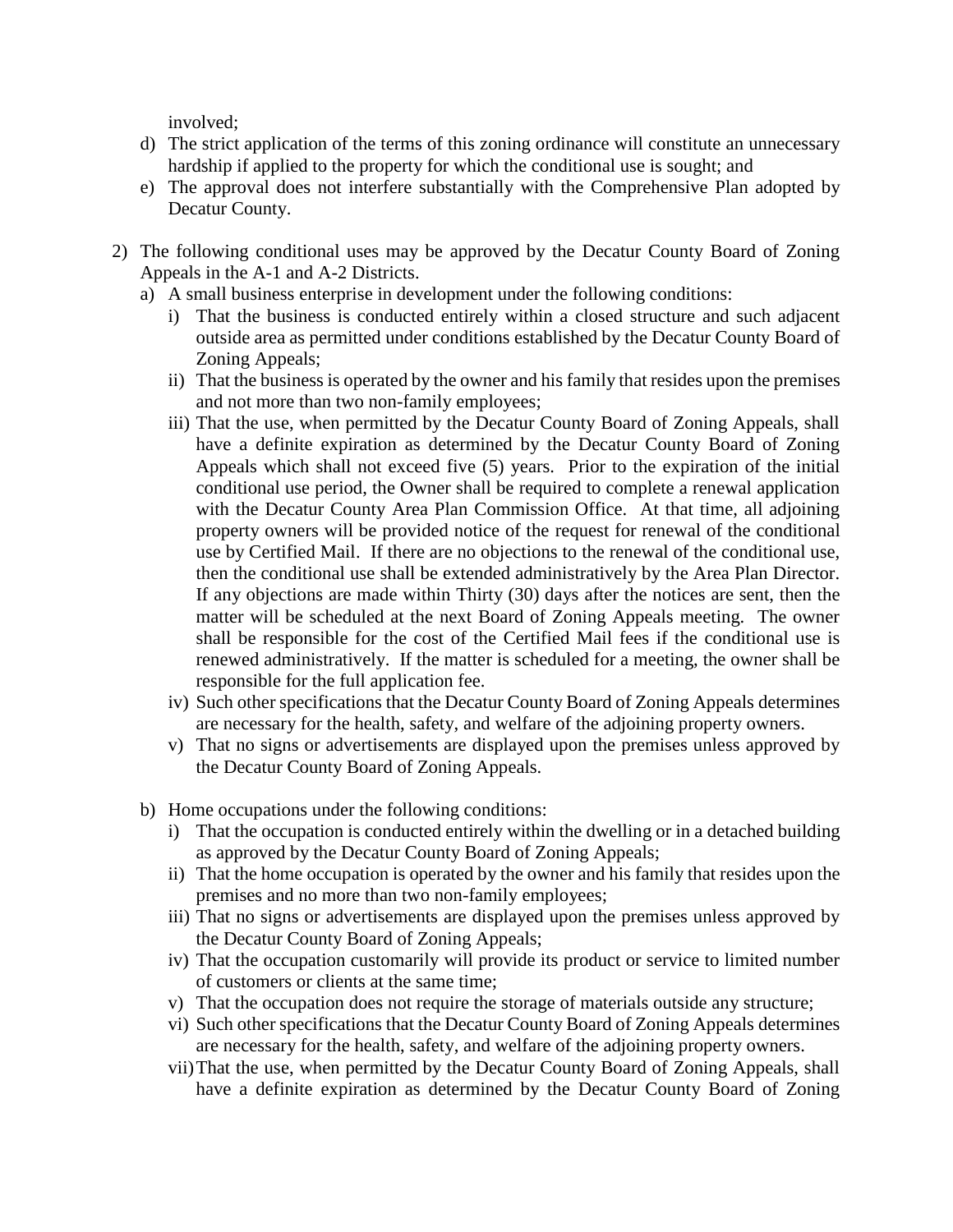Appeals which shall not exceed five (5) years. Prior to the expiration of the initial conditional use period, the Owner shall be required to complete a renewal application with the Decatur County Area Plan Commission Office. At that time, all adjoining property owners will be provided notice of the request for renewal of the conditional use by Certified Mail. If there are no objections to the renewal of the conditional use, then the conditional use shall be extended administratively by the Area Plan Director. If any objections are made within Thirty (30) days after the notices are sent, then the matter will be scheduled at the next Board of Zoning Appeals meeting. The owner shall be responsible for the cost of the Certified Mail fees if the conditional use is renewed administratively. If the matter is scheduled for a meeting, the owner shall be responsible for the full application fee.

### **SECTION 940 – Building Permits and Lot Size in A-1 and A-2**

The following are requirements for a building permit in both the A-1 and A-2 Agricultural Districts.

- 1. A residence in the A-1 District shall be located upon a parcel of real estate that existed before November 1, 1996. A residential dwelling in an A-2 District shall be located upon lots or parcels of at least 1.5 acres.
- 2. After November 1, 1996, any application for a dwelling within this Agricultural District shall include a recorded deed with a survey indicating the boundaries of the area that are dedicated to the dwelling to establish compliance with the regulations under this ordinance.
- 3. Before any building permit for a single family dwelling is issued, the applicant shall present a permit from the Decatur County Department of Health indicating that the lot is approved for an Individual Sewage Disposal System site designed to the standards to accommodate the residential dwelling. Furthermore, the Petitioner shall comply with the following requirements:
	- a. The septic site shall have a soil test performed by a Soil Science Consultant approved by the Decatur County Health Department to determine the feasibility of the site.
	- b. The corners of the absorption field for the primary septic site must be laid out and marked with a stake by a Decatur County Certified Septic Installer.
	- c. Bearings and distances shall be clearly shown on the plat or survey. The bearings and distances shall be referenced or tied into a minimum of two boundary corners of the property in which the septic site is located. The dimensions of the septic site shall be determined based upon the topography, soil type, size of the residence, and type of Individual Sewage Disposal System being installed. The type of Individual Sewage Disposal System and size of the absorption field must be approved by the Decatur County Department of Health. The prepared survey plat of the septic site shall be included on the survey for the parcel and recorded in the Decatur County Recorder's Office.
- **4.** All sizes, distances of dimensions in this District may be varied by the Decatur County Board of Zoning Appeals, however, the Decatur County Board of Zoning Appeals shall not vary in any way, the minimum area required for construction of a single family